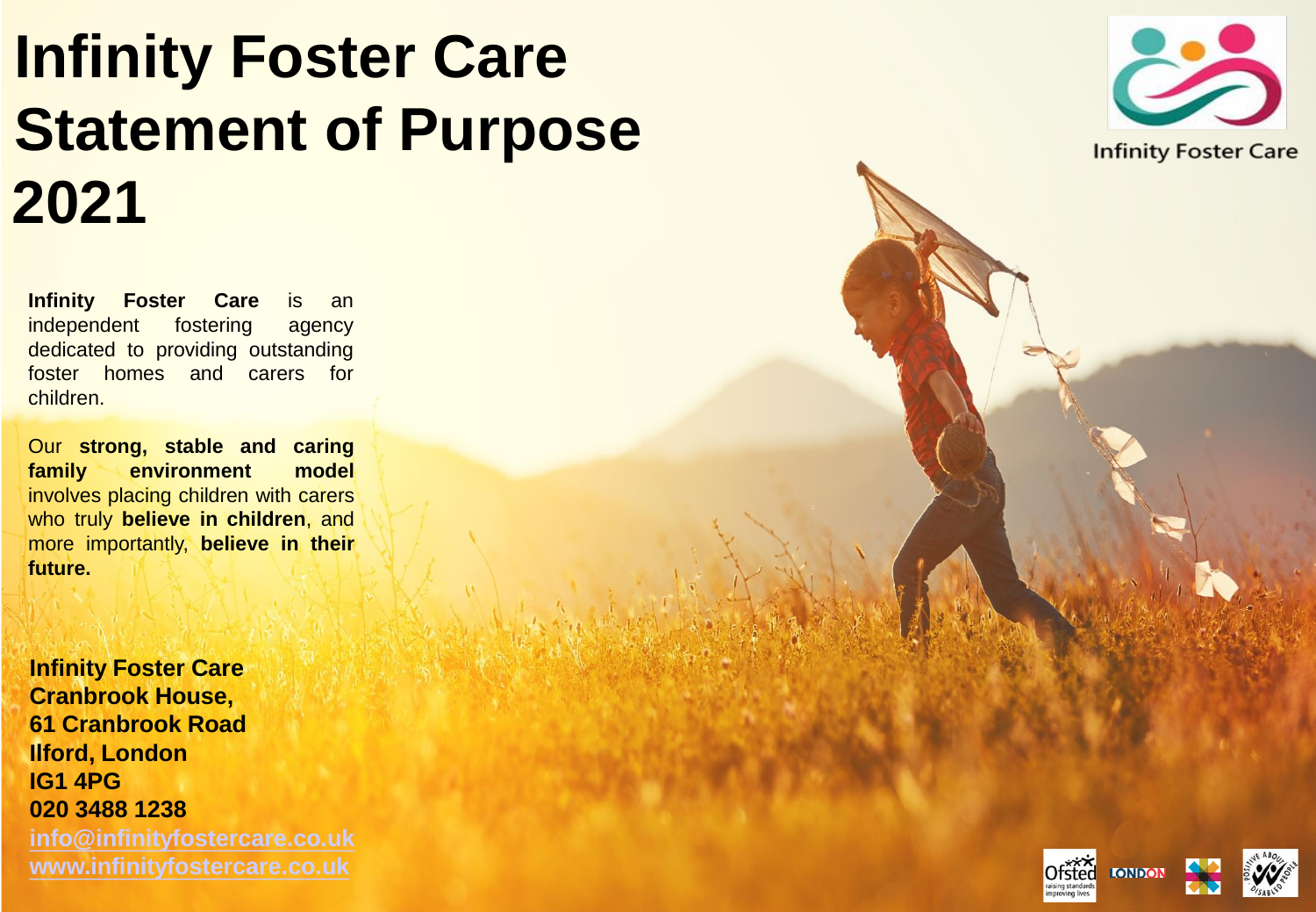### **Contents**



### **About Infinity Foster Care**

**Introduction to the Statement of Purpose**

#### **Legal Status**

**Aims and Objectives** 

**Management Structure** 

**Service Offering** 

**Foster Carers / Children & Young People**

**Complaints**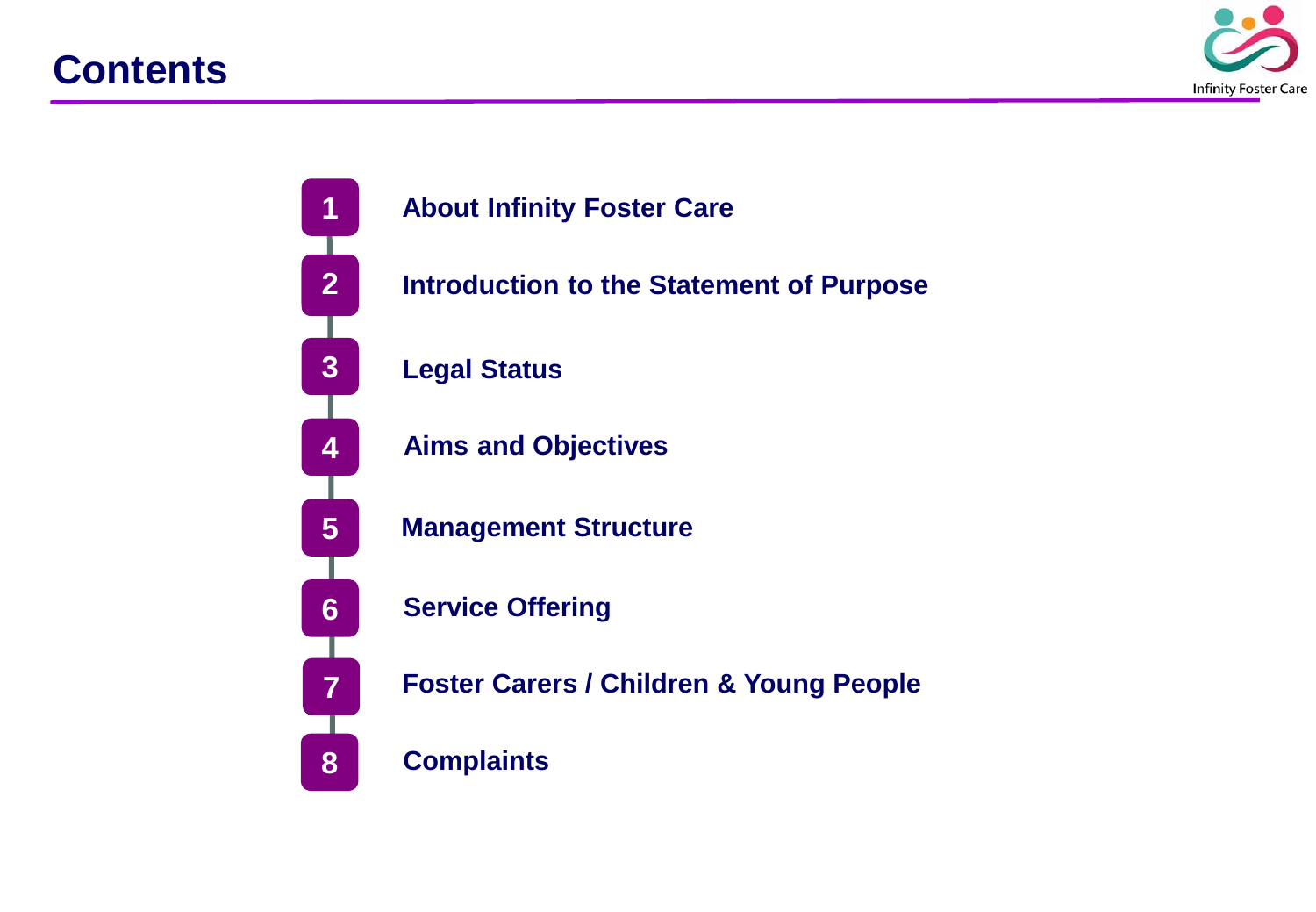# **About Infinity Foster Care**



Infinity Foster Care was established as a result of identifying the need to promote the ethnic, cultural, religious and linguistic backgrounds of children and young people taken into foster care.

Infinity Foster Care's registered office is based in Ilford, East London. We aim to have a sufficient number of dedicated and fully qualified staff to help deliver an outstanding local service to foster carers and foster children.

Here are the full contact details for our office: Infinity Foster Care Cranbrook House, 61 Cranbrook Road, Ilford, London, IG1 4PG 0203 488 1238 info@infinityfostercare.co.uk [www.infinityfostercare.co.uk](http://www.infinityfostercare.co.uk/)

*"We believe that one the greatest things you can do in your life is to make a real, positive and lasting difference to the life of a child or young person"*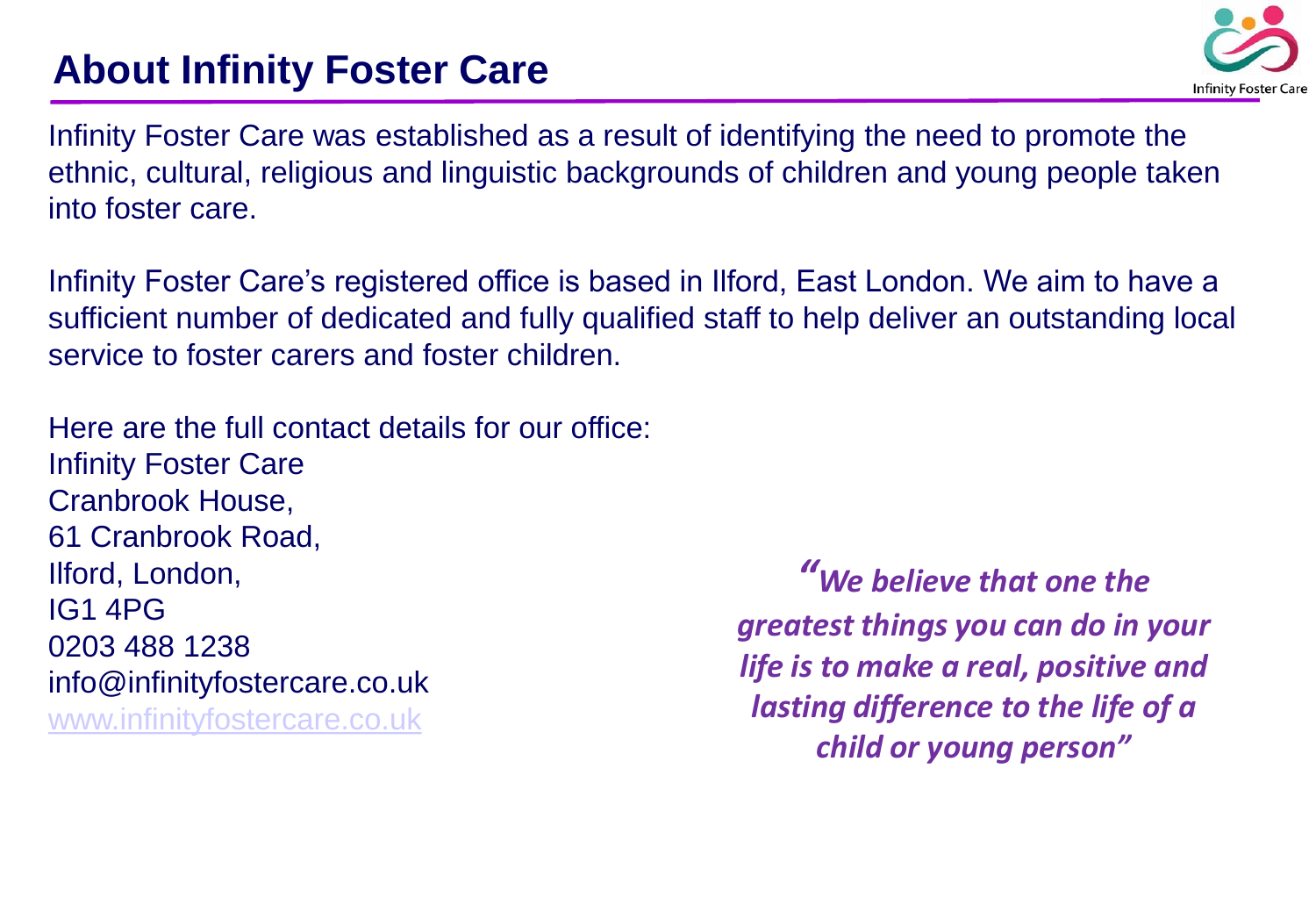### **Introduction to the Statement of Purpose**



This Statement of Purpose sets out the aims and objectives of Infinity Foster Care.

The information to be contained in the Statement of Purpose is prescribed in the Fostering Services (England) Regulations 2011 and the National Minimum Standards. The Statement of Purpose is to be regularly reviewed and formally updated every twelve months. This document is made available, upon request, to foster carers and prospective foster carers, any child placed by the service, the parent of any child looked after and staff. It is also available on Infinity's website.

The Statement is informed by:

- Children Act 1989 Guidance and Regulations, Volume 4: Fostering Services
- Care Standards Act 2000
- The Fostering National Minimum Standards 2011
- Fostering Services [England] Regulations 2011 (amended 2013)
- Care Planning and Fostering Regulations 2015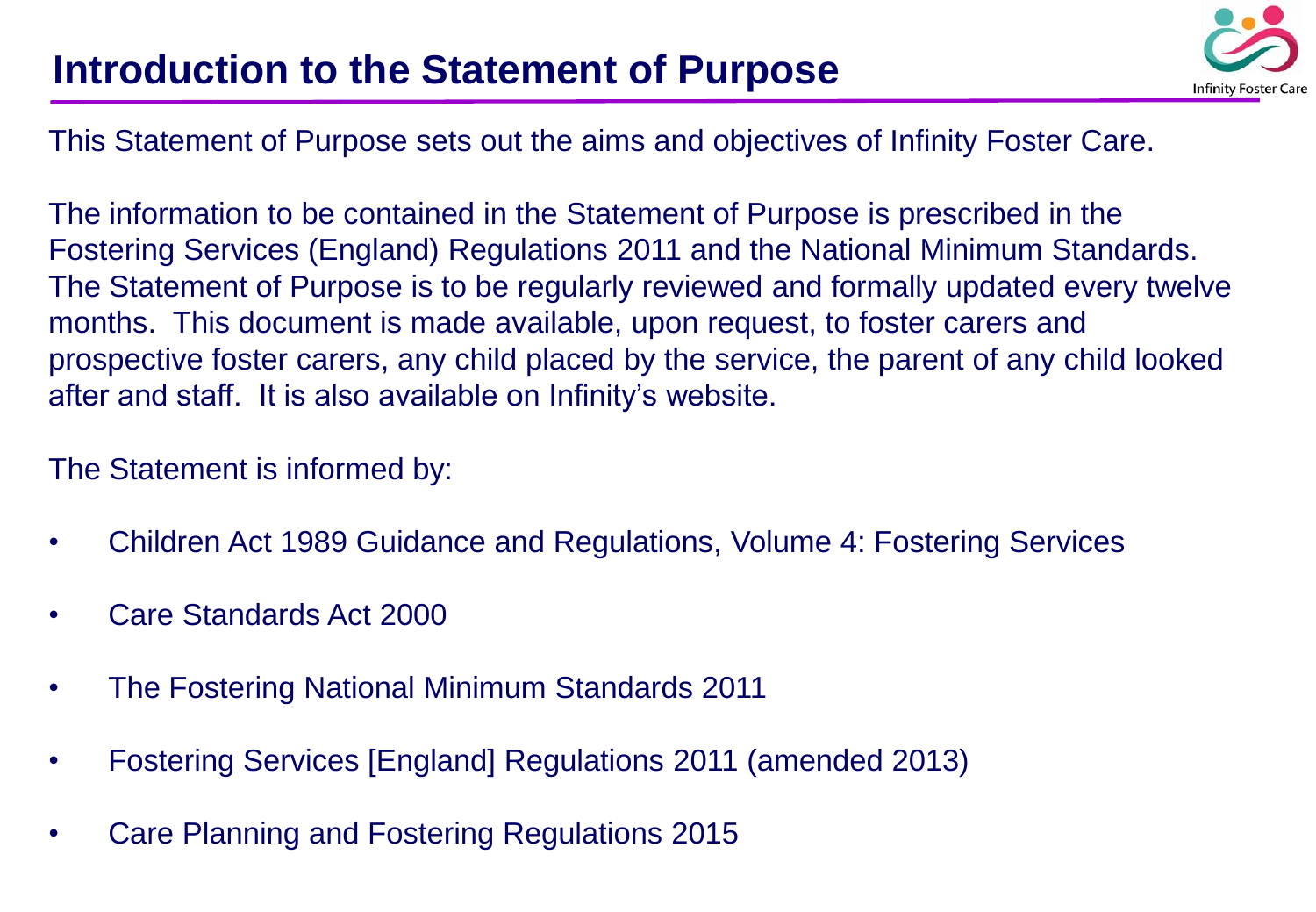

#### **Values – Children**

- In line with the values and priorities set by Infinity Foster Care, Infinity aims to work in partnership with local authorities and other professional agencies to ensure that children in care have the same opportunities as other children living with their parents.
- This is achieved by offering placement choices so that children are matched to a carer who can then be supported in meeting their needs.
- Positive experiences in the foster home contribute to the achievement of all of the key outcomes identified in the National Minimum Standards.
- Infinity Foster Care is committed to invest resources in increasing placement choices and quality of foster care provisions. The agency will work closely with children's services within social care to meet the needs of children and with foster carers to continuously improve and develop the service.
- The agency is committed to recruiting, maintaining, supporting and training carers from wide range of diverse backgrounds. The diverse needs of children and young people in terms of sexuality, ethnicity and disability require the agency to address these issues with foster carers during the assessment process and after approval and to be supported to meet these needs and feel supported in relation to their own identity.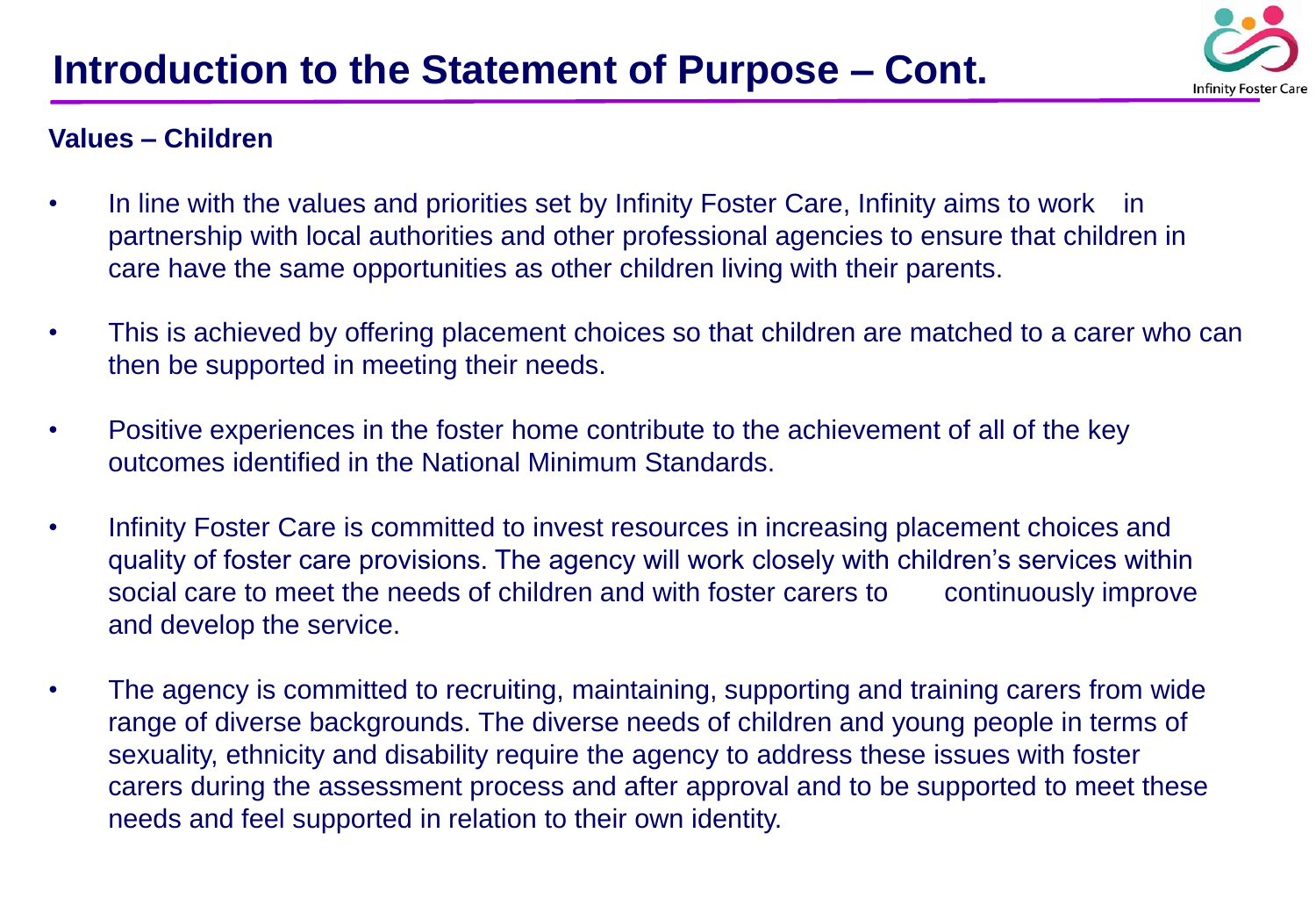# **Introduction to the Statement of Purpose – Cont.**



This document had been produced to be read by the following:

- Children and young people who are placed with our foster carers
- The agency's staff and panel members
- Foster carers and prospective foster carers
- Local Authorities who are considering placing with Infinity Foster Care
- Colleagues, stakeholders and partners
- Regulatory, health and educational establishments
- The general public

We hope that the information detailed will illustrate our commitment to provide outstanding, excellent and sustainable placements for children in our care.

The statement of purpose for Infinity Foster Care is reviewed regularly by the Management Committee and any changes will be reported to Ofsted.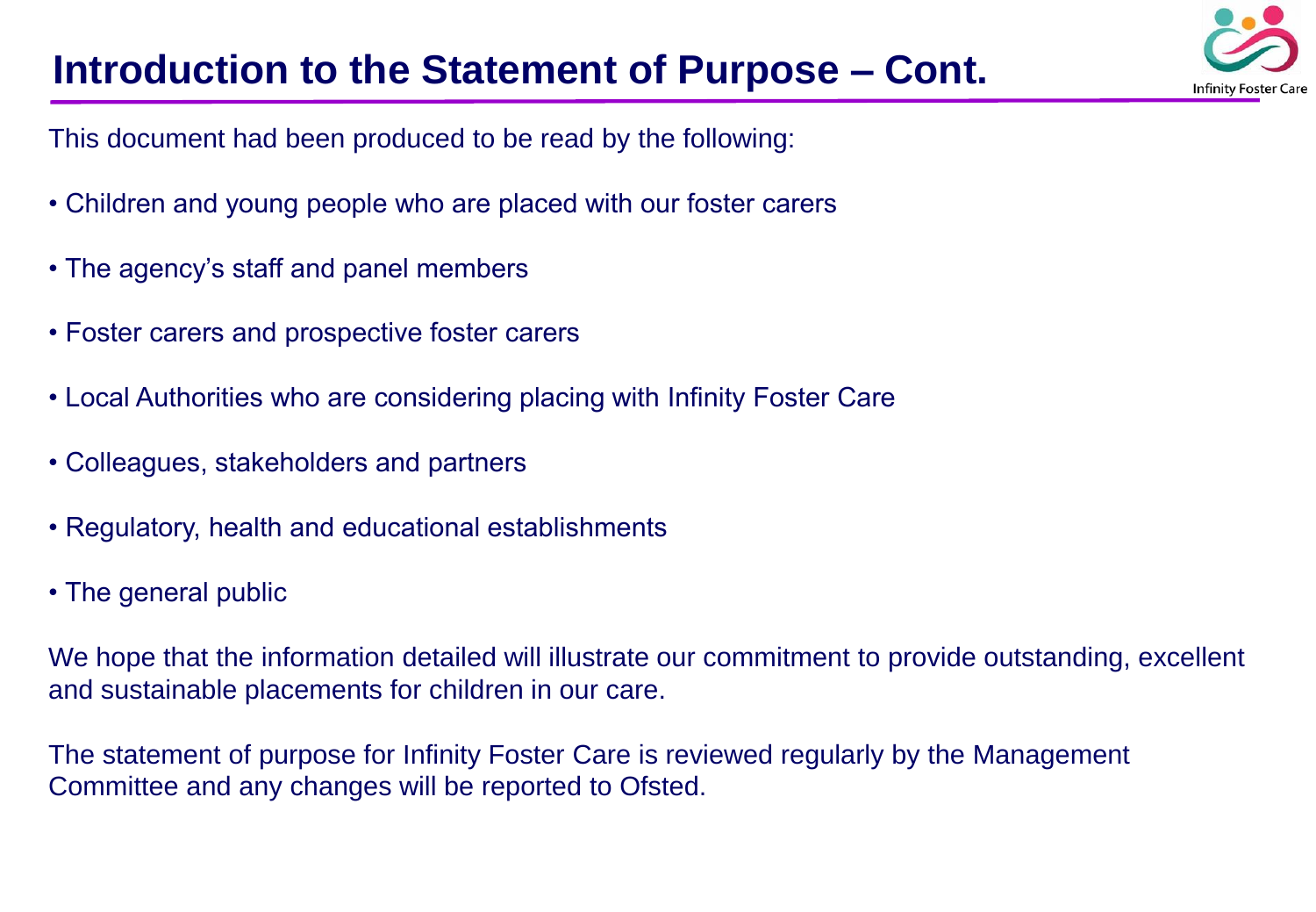# **Legal Status**



Infinity Foster Care, an independent fostering provider (IFP), is a private limited company registered under the Companies Act 1985 with Companies House (company number 11811963).

Infinity Foster Care was registered with Ofsted in August 2019.

In accordance with the Companies Act 1985 and 1989, Infinity Foster Care has produced a Memorandum of Association and Articles of Association.

Infinity Foster Care has a Management Board.

The Management Board meet regularly and are responsible for the corporate governance of the company, as well as determining and reviewing the company's:

• Strategic vision and direction

• Policies and procedures

• Culture, values and principles

• Financial management

- Annual business plan
- Performance targets
- Legal compliance
- Quality assurance

The Management Board at Infinity Foster Care meet the statutory duties and responsibilities as Directors of a registered company and ensure that all matters are reviewed regularly and in a planned way.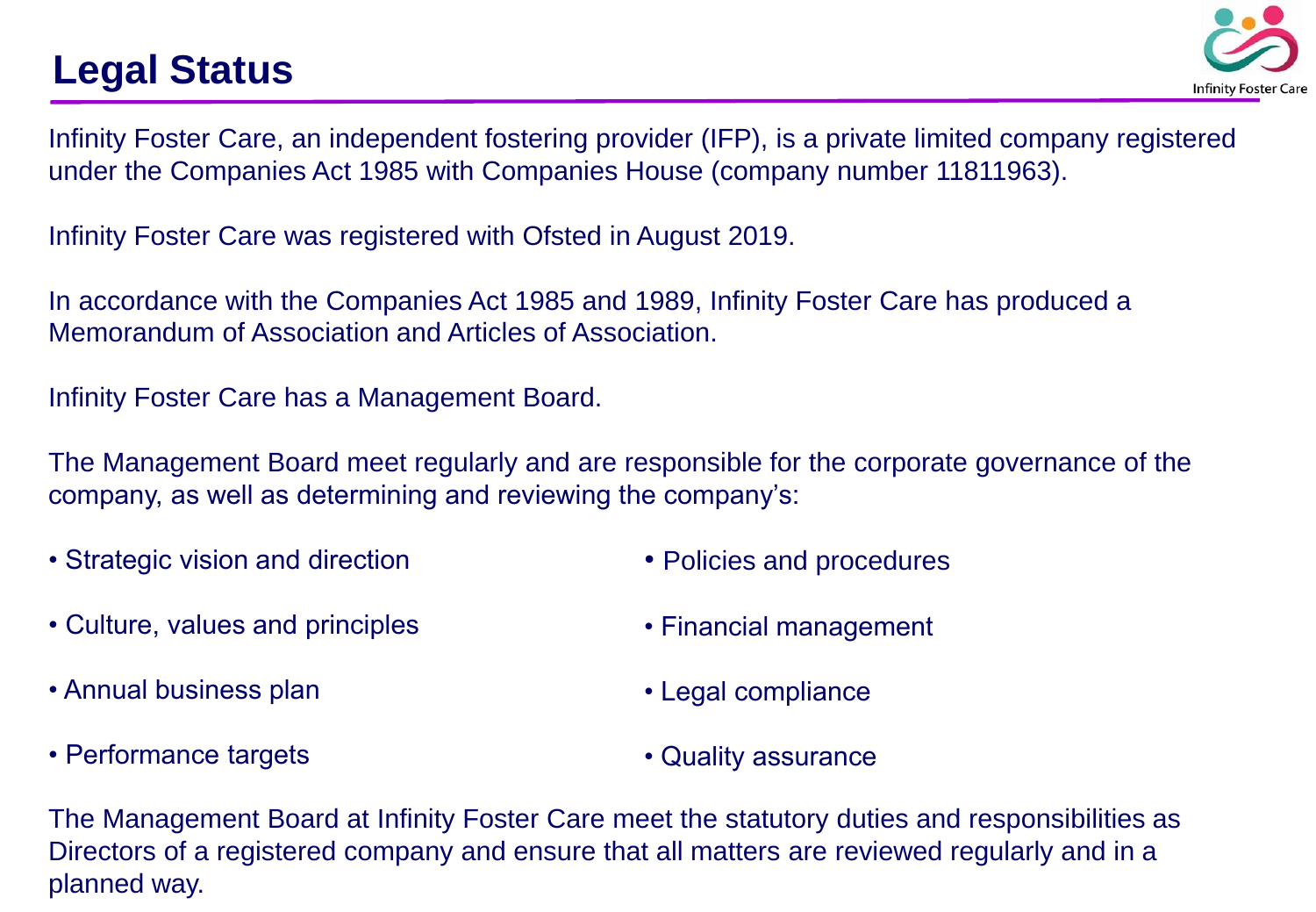

Infinity Foster Care is an independent fostering agency dedicated to providing outstanding fostering homes and families for children.

We are determined to make a difference to the lives of children by bringing a fresh perspective to foster care provision. We endeavour to place children at the heart of our organisation by placing them at the heart of a community which values them and supports their needs.

Our strong, stable and caring family environment model involves placing children with carers who truly believe in children, and more importantly, believe in their future.

Regardless of the circumstances a child has been through, we believe in delivering a foster care service that places their needs at the centre of everything we do and help provide a safe prosperous future for every child that is placed with Infinity Foster Care and our approved foster carers.

#### **Aims:**

- Provide foster care placements and support packages for children and young people 'looked after' that offer a stable and consistent experience of family life, to enhance and maximize their life opportunities.
- Recruit and retain foster carers from diverse backgrounds thus ensuring a range of appropriate placements for children and young people.
- Respect and promote the racial, cultural, religious and linguistic backgrounds of children and young people.
- Consider the gender, suitability, disability of fostered children and young people when making placement decisions.
- Promote a child/young person-centred approach.
- Provide a responsive, supportive and professional 24-hour service for foster carers, children/young people and local authorities.
- Provide a commitment to the ongoing learning and professional development of the agency, foster carers and staff.
- Establish, review and maintain policies and procedures that will comply with legislative and statutory requirements and expectations.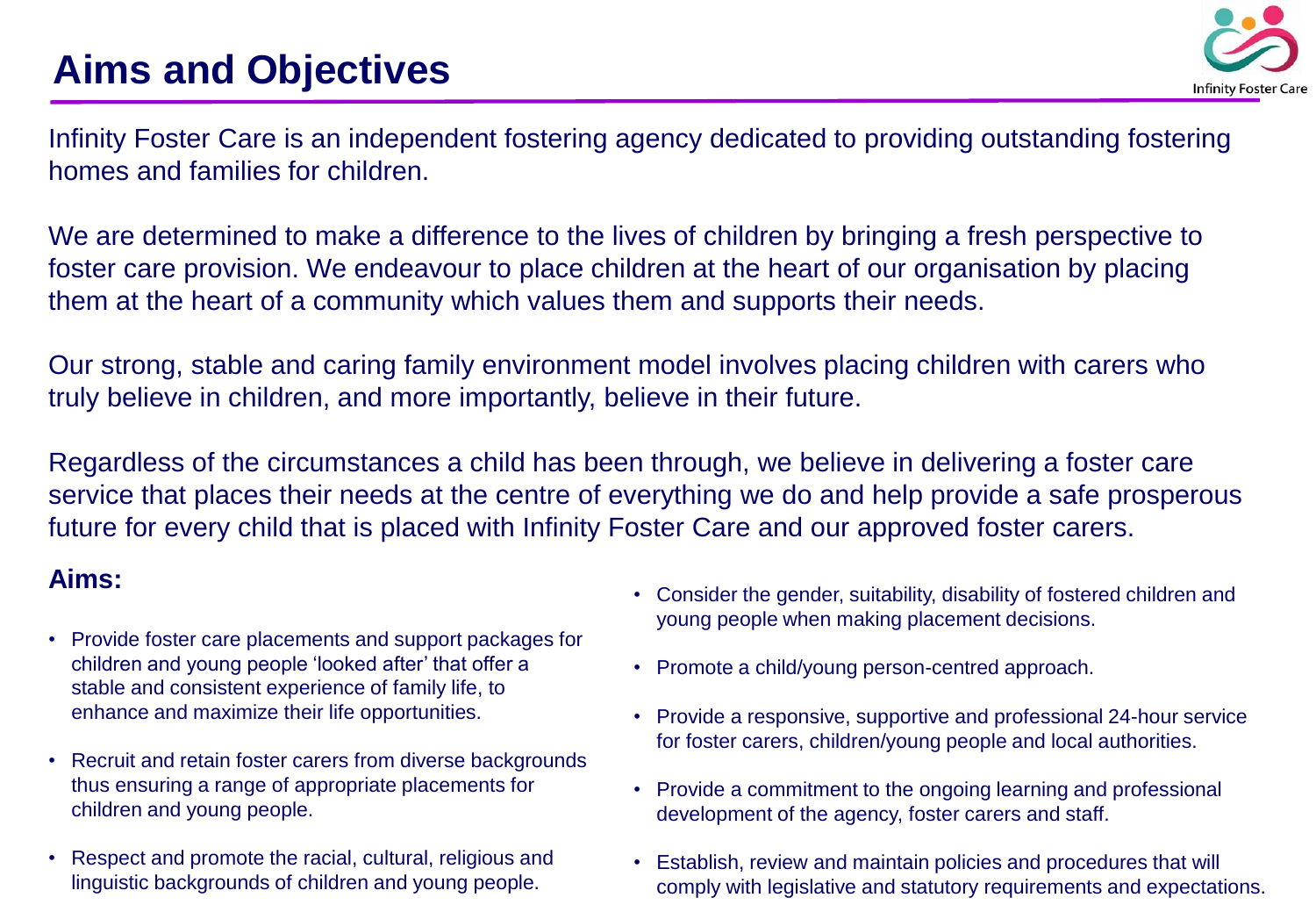# **Aims and Objectives - Cont.**

### **Objectives:**

- Develop our services in order that children and young people can develop, grow and achieve the following outcomes as stated in the National Minimum Standards:
	- 1. The child's wishes and feelings and the views of those significant to them
	- 2. Promote a positive identity, potential and valuing diversity through individualised care
	- 3. Promote positive behaviour and relationships
	- 4. Safeguard Children
	- 5. Minimise Children Missing from Care
	- 6. Promote good health and wellbeing
	- 7. Leisure activities
	- 8. Promote educational attainment
	- 9. Promote and support contact
	- 10.Provide a suitable physical environment for the foster child
	- 11.Suitable and well-matched placements
	- 12.Promote independence and moves to adulthood and leaving care
- Prepare, support and train foster carers to enable them to provide high quality specialist foster care.
- Continuously monitor the services provided by the company to develop the provision accordingly.
- Support children and young people within their family placement to optimize their potential in all areas, including: educational, social, psychological, emotional and physical development.
- Ensure that a care plan for the child's future is acted upon within the timescales and parameters, set at each review.
- Work in close partnership with local authorities to promote and safeguard the best interests and welfare of the child/young person.
- Retain foster carers and staff through a strategy that ensures they are appropriately supervised, supported, rewarded and developed.

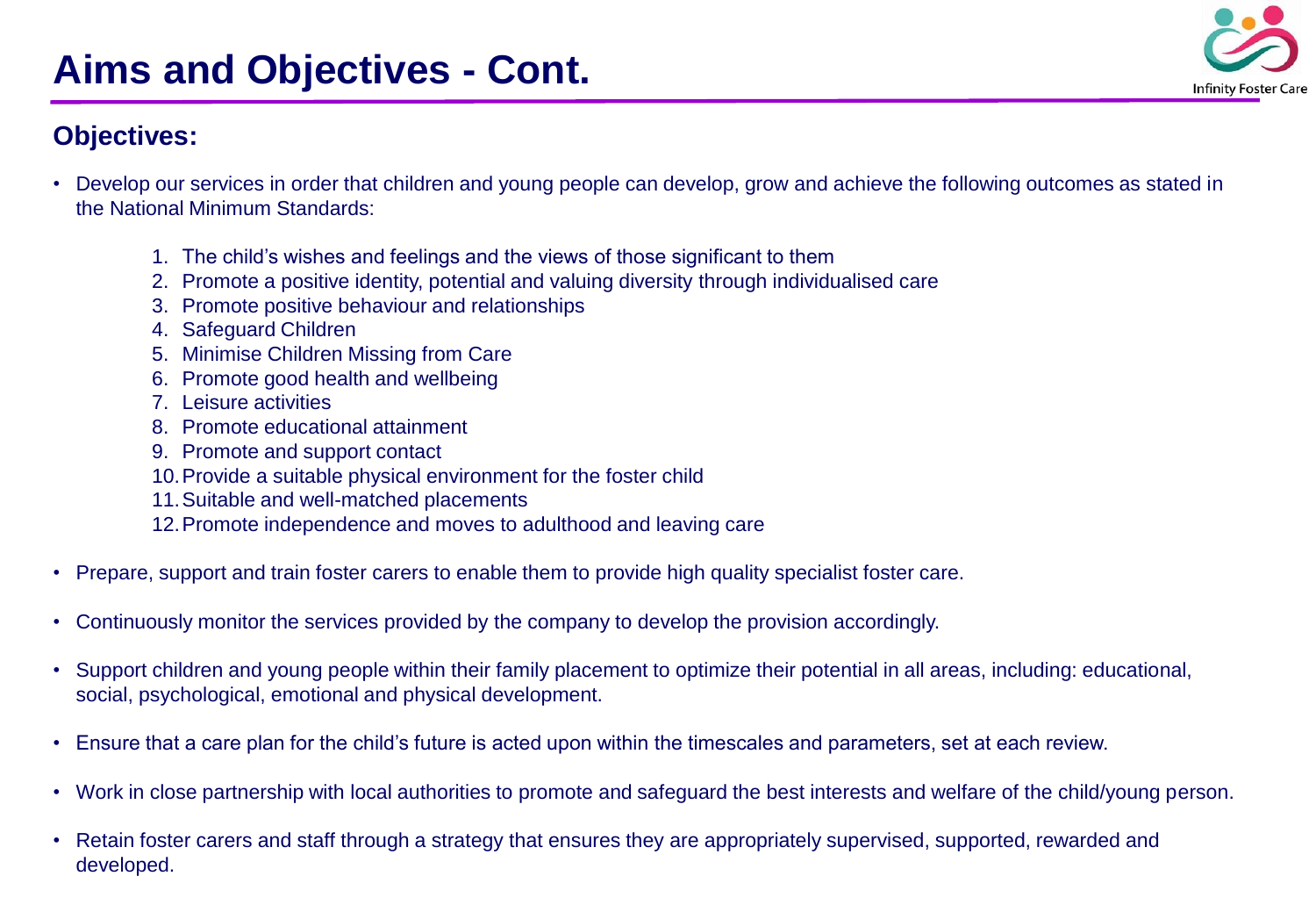

The management activities are currently undertaken by the Registered Manager and Office Manager.

The management activities are overseen by the Responsible Individual.

The Registered Manager is responsible for managing and coordinating the social work activities of the agency, ensuring effective and efficient service provision within the legal and regulatory framework for foster care.

The Office Manager is responsible for responsible for the smooth and efficient running of the office premises and managing the administrative functions of Infinity Foster Care.

The Responsible Individual is responsible for establishing and the reviewing the organization strategic vision and direction.

#### **The Registered Manager**

The Registered Manager of Infinity Foster Care has extensive experience in the management and undertaking social work duties and responsibilities and has been involved in the social care sector for more than 17 years, undertaking a range of positions in Statutory and non-Statutory settings. These include: Local Authority placement teams, fostering and assessment, child protection-safeguarding and looked after children's team, and has undertaken management activities and leadership roles within Independent Fostering Sector.

#### **The Office Manager**

The Office Manager assists the Registered Manager in the day to day management of the administrative services including managing all enquiries and correspondence to the agency, team meetings, statutory checks of staff and foster carers, training, managing full information and records of foster carers and children in placement as well as health and safety compliance.

The Office Manager has over 7 years employment history in office managerial experience including over 4 years of managing the head office for an Independent Fostering Agency.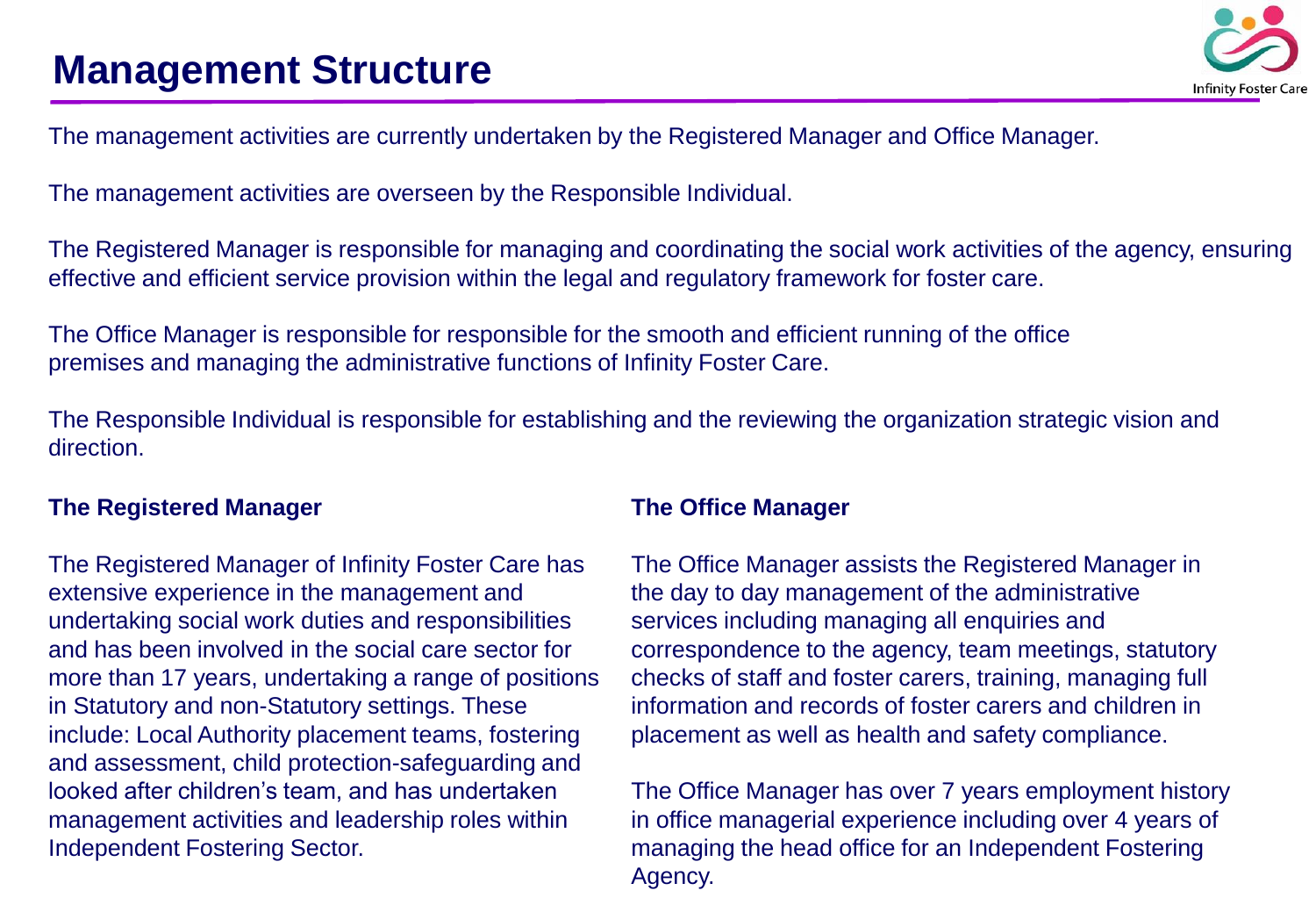### **Management Structure – Cont.**



In addition to the above, Infinity Foster Care has a dedicated team of fully qualified staff to help deliver an outstanding service to foster children.

Social Workers are responsible for providing support and supervision to foster carers. Our supervising social workers have appropriate social work qualification e.g SWDegree/DipSW/CSS/CQSW and are registered with Social Work England.

Our dedicated and professional foster carers will be responsible for providing a safe, caring and nurturing environment, promoting the welfare of children and young people entrusted in their care.

Key financial services, including invoices and payments will be undertaken by appropriately qualified financial personnel. Management and supervising social workers will manage and co-ordinate the 24 hour out of hours service.

All staff, whether directly employed on a service contract or providing services under a service agreement, are subject to the full range of enquiries including:

- DBS checks
- References from previous and current employers
- Copies of qualifications
- Identity checks

All staff who work for Infinity Foster Care, either permanent, part-time or self-employed, are covered by appropriate professional indemnity insurance and all have role profiles, contracts of employment and/or contractual project briefs.

Infinity Foster Care Insurance liabilities cover is in line with Local Authority contractual requirements and is as follows:

Employers' Liability £10,000,000 Public / Products Liability £5,000,000 Abuse Liability £10,000,000 Professional Indemnity Cover £5,000,000 Management, Entity Defence, Employment Protection Liability £100,000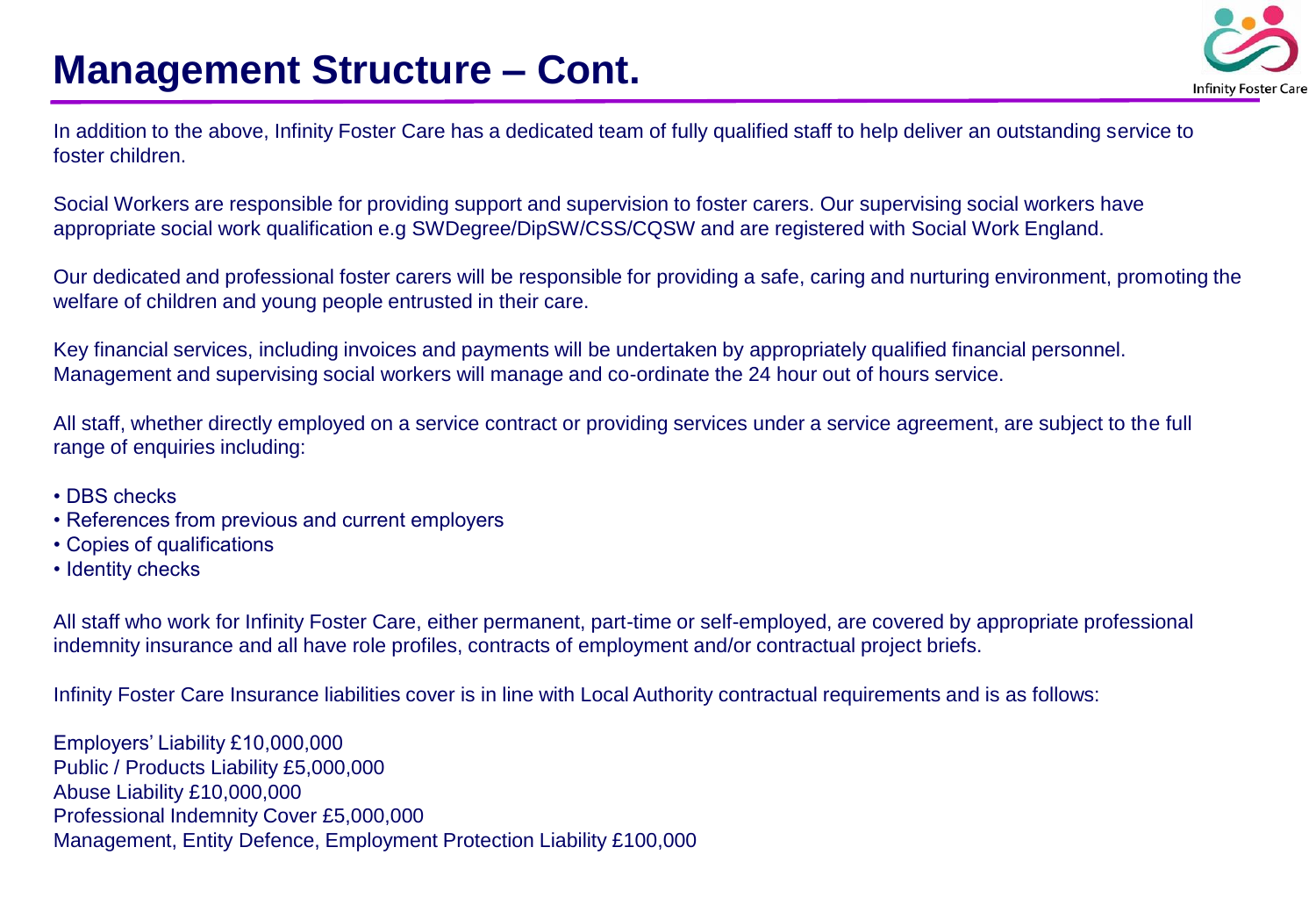# **Service Offering**



### **Fostering Placements**

The Office Manager at Infinity Foster Care is the first point of contact for local authorities making referrals or enquiries about placement choice and availability. All placements are appropriately and professionally 'matched' ensuring a detailed process between the needs of children and young people and the skills and experience of foster carers to meet those needs.

The agency provides a wide range of placements for children and young people of all ages with foster carers, these include:

- Parent & Child placements
- Long term placements
- Short term placements
- Sibling groups
- Placements for children with disabilities
- Respite placements
- Asylum seeker placements
- Emergency placements

All placements made with foster carers are undertaken and monitored in accordance with the Fostering Regulations (2011).

#### Therefore:

- Individual 'Foster Placement Agreements' are prepared either before or at the point of placement, which include essential information sharing and care plans.
- Wherever possible, pre-placement planning is undertaken, including introductions between foster carers and children. In the case of emergency placements, immediate care planning is given timely attention.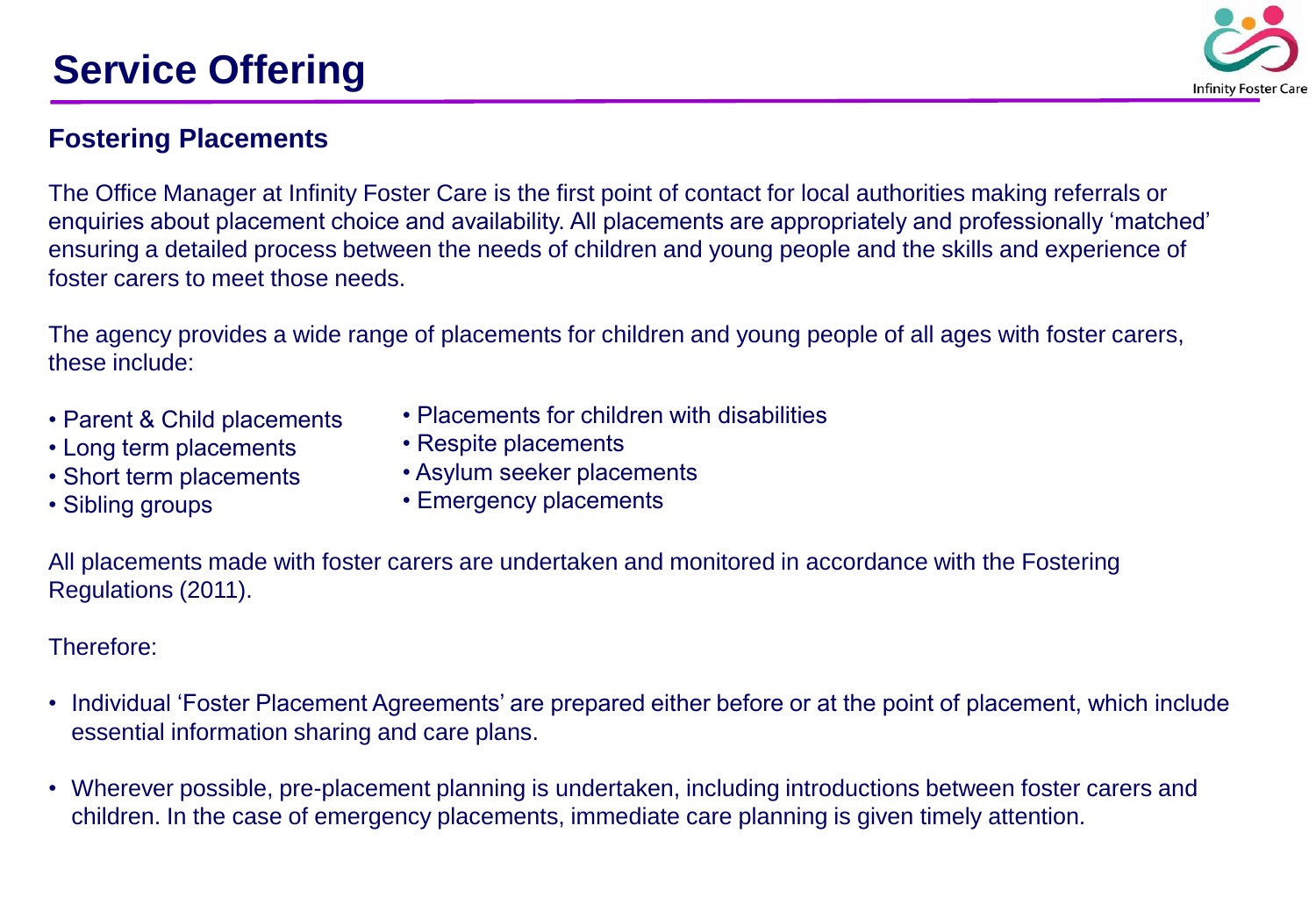# **Service Offering – Cont.**



#### **Supervision Service**

In addition to the child's social worker, a supervising social worker is allocated to support and supervise every foster carer with the placements they provide.

- Maintain regular contact with the foster carer/children in placement through monthly visits and daily/weekly telephone calls.
- Make a minimum of at least one unannounced visits to the foster home every year.
- Provide advice, guidance and support to the foster carer on their care of children in placement.
- Participate in the out of office hour's management and support to carers and local authorities.
- Investigate and co-ordinate other support services as appropriate.
- Liaise with other professionals and contribute to reviews and formal meetings in respect of care planning.
- Provide formal supervision and identify and respond to foster carers training and development needs.
- Keep accurate records and provide regular updates, always keeping local authority informed of the children progress

Infinity Foster Care employs Supervising Social Workers who are suitably qualified and experienced to undertake the role. Every effort will be made to match children with families that reflect their religious, cultural and diversity needs. Issues around child protection will be dealt with immediately, in line with agreed procedures.

School attendance and academic achievement will be promoted for all children and young people, in line with the Dfee. Daily written records and logs on each child or young person will be maintained and provided to placing authorities, on request.

Corporal punishment will NOT be used in any circumstances. Guidance is provided on the use of sanctions and a written record kept of any implementation.

Infinity Foster Care and its carers will maintain vigilance and confidentiality. Foster carers will have continuing training, including NVQ's and TSDS standards, and support group meetings. Infinity Foster Care ensures each foster carer and foster home fulfils all health and safety and risk assessment requirements. Foster carers will work to an agreed care plan and within the terms of the placement agagreement. Foster carers will promote agreed contact with the children's families unless this is considered detrimental to the child.

Foster carers will receive regular support visits (at least once a month) from supervising social workers and regular telephone contact (weekly or daily, dependent on need). An 'out of hours' support service will be provided to foster carers by experienced, qualified social workers, with management support, as required.

The Supervising Social Worker will: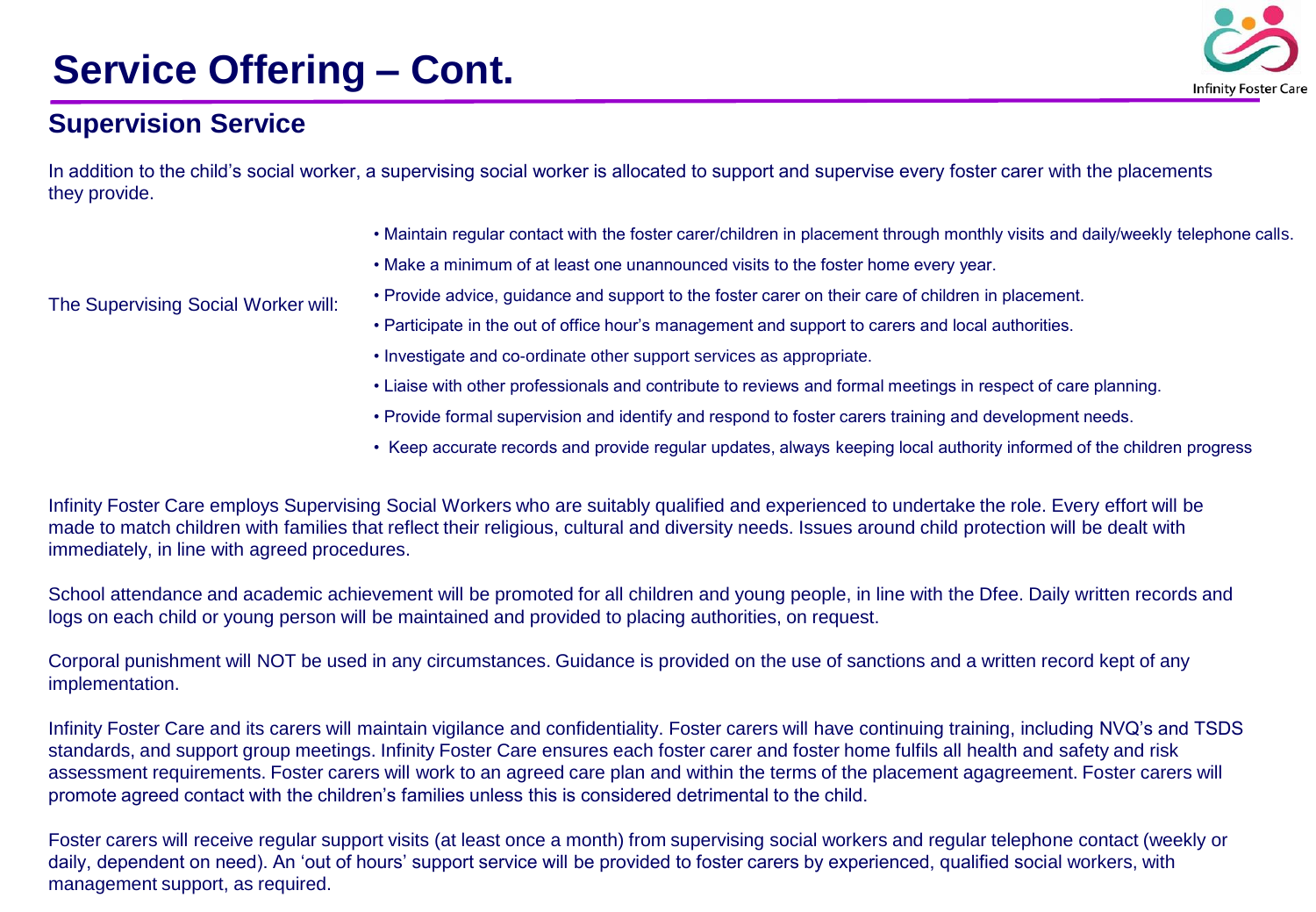# **Service Offering – Cont.**



#### **Support for Children and Young people**

All children and young people in placement with Infinity Foster Care are visited regularly as part of the role of the Supervising Social Worker. In undertaking this, due consideration is given to the role and involvement of the local authority social worker, so that there is clarity between the roles and responsibilities of each agency and social worker. The Supervising Social Worker will ensure that the best interests of the child and/or young person is being safeguarded and promoted and identify further services that are appropriate to promote their physical, mental and emotional welfare.

Infinity Foster Care will commission qualified, accredited and experienced educational and therapeutic professionals on a sessional basis to provide psychological support, assistance and information to children and young people in placement as and when required.

#### **Matching**

All young people's placements are closely matched to ensure that their needs are met by the skills and experience of our foster carers.

Infinity Foster Care have an appointed referrals person, who is the first point of contact for enquiries about placement choices and who liaises closely with the Registered Managers and supervising social workers, foster carers and local authorities to ensure the best possible match and outcomes for the child.

#### **Financial**

Foster carers receive an appropriate weekly fostering allowance, which is paid directly into their bank accounts which is transferred on a fortnightly basis.

Foster carers are self-employed and pay their own tax and national insurance. Detailed financial information and guidance is supplied to foster carers within the Foster Care Policies, Procedures and Practice Manual.

#### **Management and Support**

All foster carers have a named, fully qualified supervising social worker. It is this social worker's responsibility to manage and support the carer in the fostering task.

Infinity Foster Care's supervising social worker understand that they have a responsibility for ensuring that the child in placement needs are paramount, even though they do not have case management responsibility for the child.

All foster carers are enrolled as members of the Fostering Network (financed by Infinity Foster Care) as this provides excellent up-to-date information and legal insurance should carers be the subject of an allegation or need legal advice.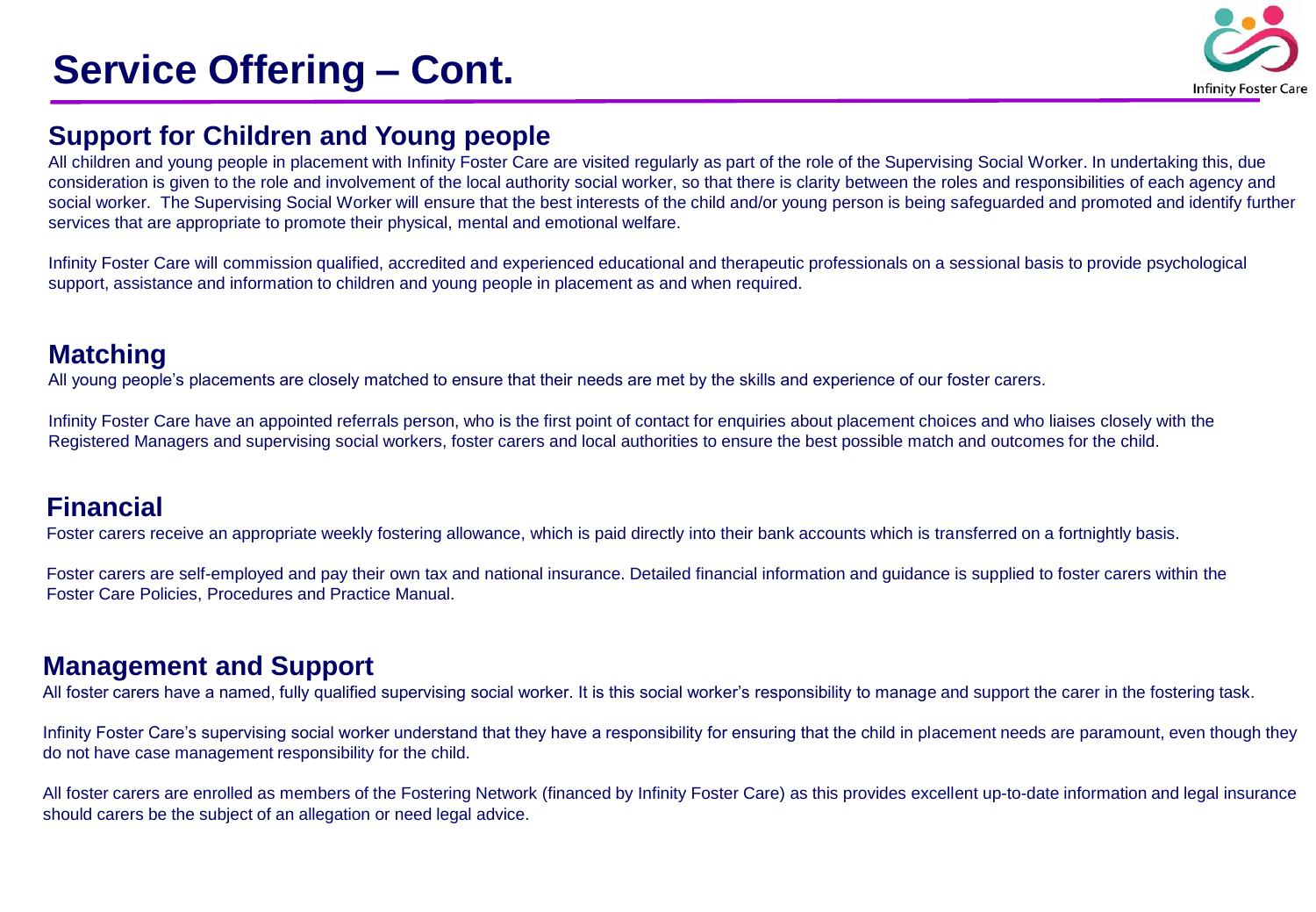# **Service Offering – Cont.**



#### **Emergency Support (On-call service)**

At weekends, during the evenings and at night, foster carers are offered an on-call service, which is appropriately staffed, who in turn are supported by the Registered Manager.

Carers are encouraged to contact the 'on-call' social worker for support and guidance. The office telephone numbers are diverted out-of-hours to the on-call worker. In addition, the Registered Manager is also always available via a mobile phone.

Infinity Foster Care also provides a 24 hour referrals and home finding service available to Local Authorities/Social Services Departments for the emergency placements of children and young people.

#### **Unannounced Visits**

Part of the monitoring of the work of the foster carer is occasional unannounced visits by the supervising social worker. There will be at least one unannounced visits each year. These visits are not intended to be intrusive in any way.

#### **Foster Care Review**

As set out in the Children Act 1989 and the Fostering Service Regulations 2011, all foster carers must undergo an Annual Review. The main aim of the Annual Review is to determine whether approval should be renewed and whether there should be any change in the terms of approval. The review will include written reports and feedback from the foster carer's and their family, Supervising Social Worker, Registered Manager, the local authority Social Worker, children and young people in placement, children of the household/carers and the foster carers themselves. Once completed, it is signed by the carers and their supervising social worker.

The Annual Review is an opportunity to look at progress in meeting targets set for the improvement of skills, to set new goals and action plan for the next year. Training needs are assessed and commitment to further training agreed.

### **Recording Keeping**

Foster carers are expected to keep a daily log of significant events appertaining to the child/ren in placement. Maintaining diaries and logs is an important part of a foster carer's role, and accurate, factual and unbiased recording is therefore paramount.

It should also be noted that these diary recordings could, should the need arise, be used as evidence in the Court system. This record will be kept in a daily log, one for each child in placement. Diaries and logs are supplied by Infinity Foster Care, and remain the property of Infinity Foster Care, so at placement end, they should be returned to the Agency.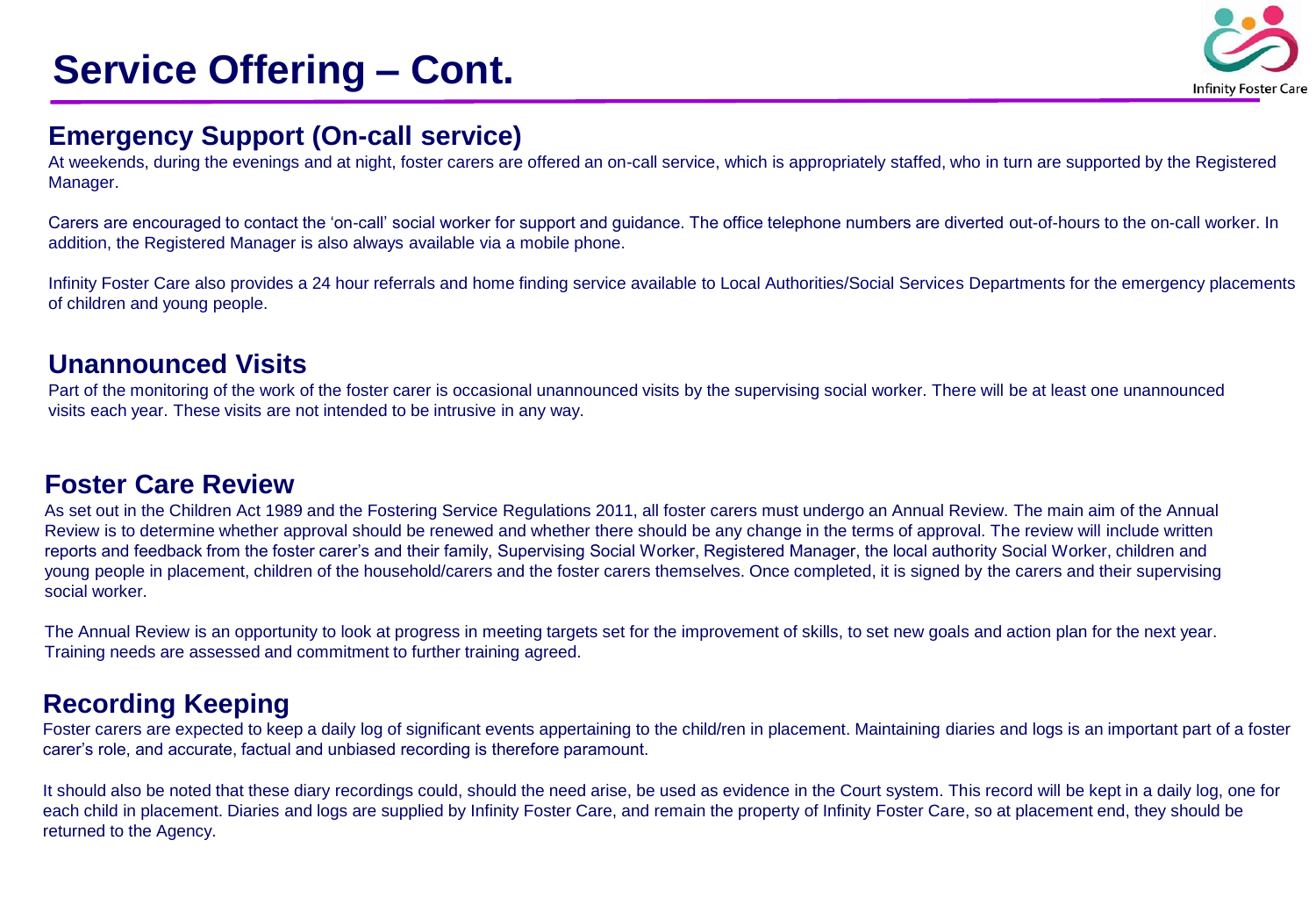# **Foster Carers / Children & Young People**



Infinity Foster Care will have on its register a number of professional foster carers from different background and wide range of skills that are looking after children. We will be caring for a wide range of children and these include siblings groups, asylum seekers, learning disabilities, children of particular faith and others. More information about the foster carers and the children in the care of Infinity Foster Care can be provided upon request.

To obtain the current information, please put your request in writing to:

Ashish Goswami, Registered Manger, Infinity Foster Care Cranbrook House 61 Cranbrook Road, Ilford, London IG1 4PG Phone: 020 3488 1238 Email: ashish@infinityfostercare.co.uk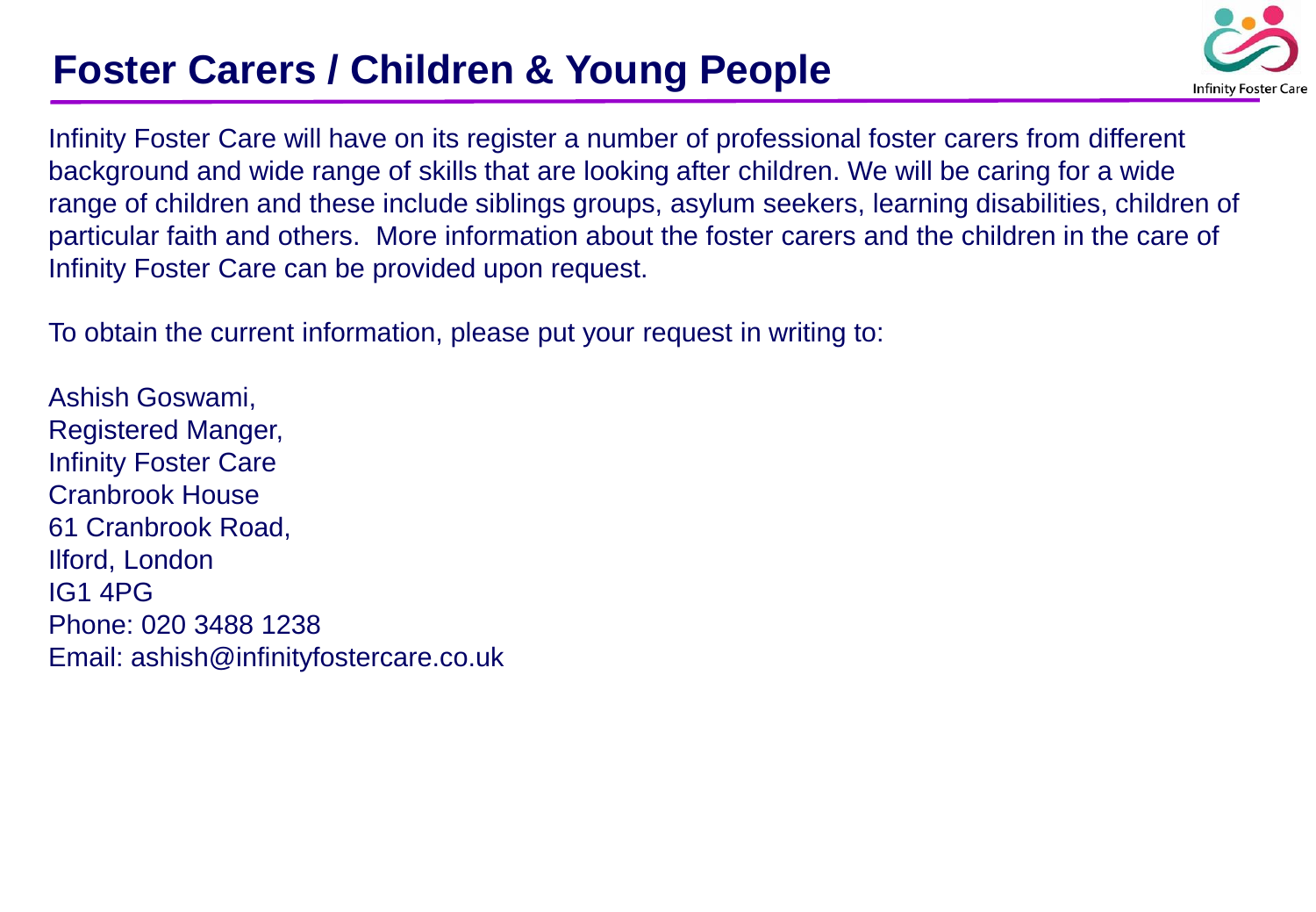# **Complaints**



We are committed to providing a high quality, accessible and responsive service. One of the ways in which we can continue to improve our service is by listening and responding to all comments and complaints.

Infinity Foster Care's Complaints Procedure places an emphasis on resolving complaints at a local level where possible. Records of investigations and outcomes of complaints resolved informally are held on file for inspection by Ofsted and other regulatory bodies.

All children/young people placed with Infinity Foster Care foster carers are informed of the organisation's complaints procedure via a Children's Guide/handbook and an individual complaints leaflet, that can be detached and sent to the Registered Manger.

All foster carers, staff and children's/young persons social workers are also provided with information about Infinity Foster Care complaints procedures.

**Stage 1** All complaints should be addressed in writing to the Registered Manger. The exception is for children, who can make a written or verbal complaint to any member of staff. The Registered Manger will respond to each complaint and seek a resolution within 28 days. Please address all your complaints in writing and send to [ashish@infinityfostercare.co.uk](mailto:ashish@infinityfostercare.co.uk) or Ashish Goswami, Registered Manger, Infinity Foster Care, Cranbrook House, 61 Cranbrook Road, Ilford, London, IG1 4PG Phone: 020 3488 1238 **Stage 2** If the complaint has not been adequately addressed, then if appropriate, an independent officer will be appointed to carry out formal investigations. Summary details of all complaints and there outcomes are filed confidentially and can be provided upon request.

Infinity Foster Care's complaint process has the 2 stages.